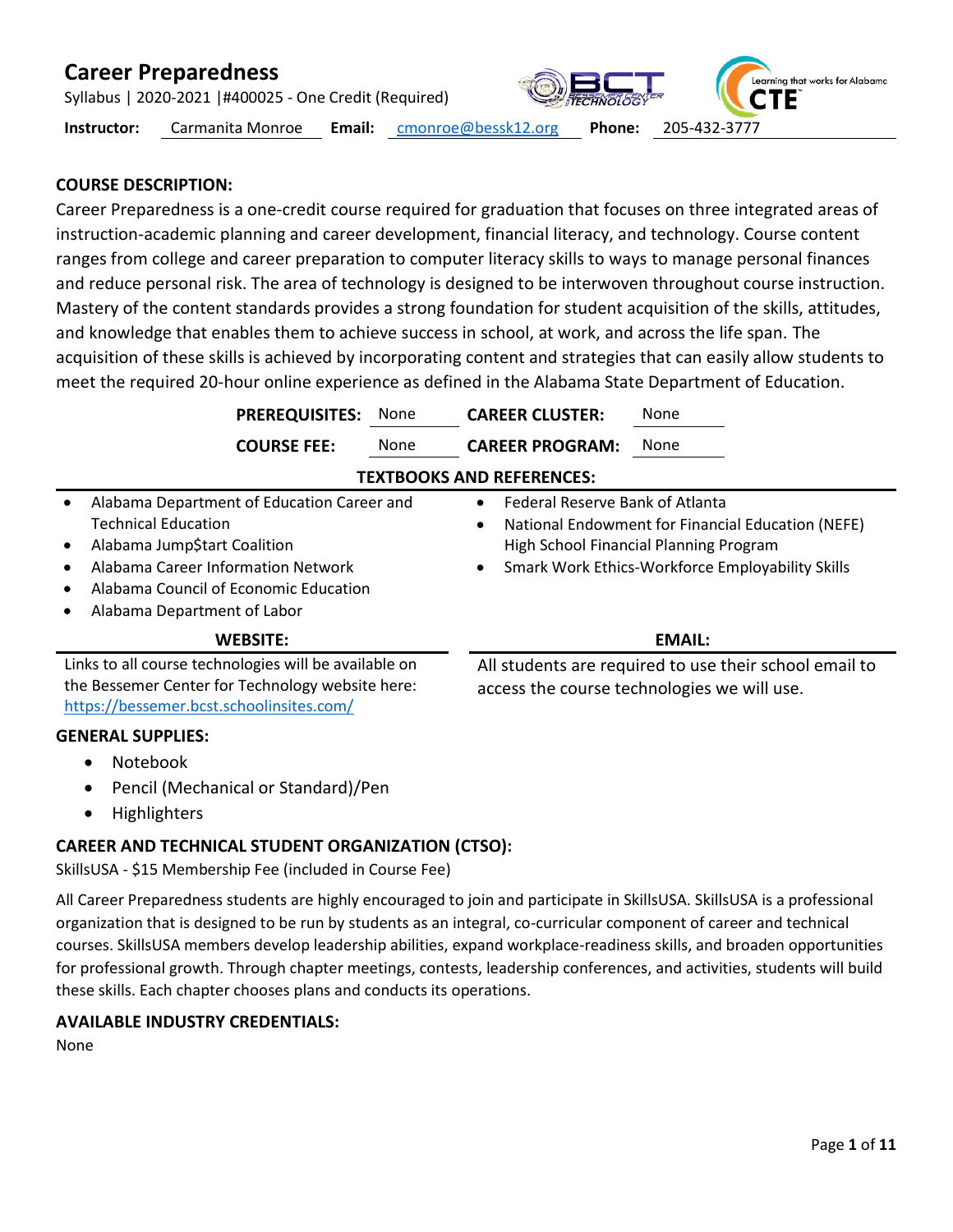Syllabus | 2020-2021 |#400025 - One Credit (Required)



**Instructor:** Carmanita Monroe **Email:** [cmonroe@bessk12.org](mailto:cmonroe@bessk12.org) **Phone:** 205-432-3777

### **GRADING AND EVALUATION CRITERIA:**

**Assessments:** Grades will be based on quizzes, midterm, and final examinations. Exams are cumulative and given in a variety of formats. An in-class review will be held before each exam.

**Classwork:** Grades will be based on keyword terms, review questions, A+, critical thinking, weekly objectives, projects, labs, bell ringers, etc.

**Miscellaneous:** Grades will be based on homework, bonuses, etc.

The following scale will be used in assessing the student's content knowledge and skills during the course:

| <b>EVALUATION CRITERIA:</b> | <b>PERCENTAGE:</b> | <b>GRADING SCALE:</b> | <b>LETTER GRADE:</b> |
|-----------------------------|--------------------|-----------------------|----------------------|
| Assessments                 | 50                 | $100 - 90$            | A                    |
| Classwork/Participation     | 40                 | $89 - 80$             | В                    |
| <b>Miscellaneous</b>        | 10                 | $79 - 70$             |                      |
| <b>TOTAL</b>                | 100                | $69 - 60$             |                      |
|                             |                    | Below 59              |                      |

### **CLASS POLICIES:**

- **1.** Eating and drinking are NOT permitted in the computer lab or classroom.
- **2.** Students are not to tamper with computers in any way nor to make changes in setup unless directed by the instructor. Any students performing unauthorized actions on computers will be subject to disciplinary action.
- **3.** Sufficient time will be allowed in the classroom to complete the work assigned.
- **4.** Students must leave the work area clean, neat, and ready for the next class. Also, students are to return any textbooks to the book bin and shut down the computer before leaving the classroom.
- **5.** School policies will be followed.

### **MAKE-UP POLICY:**

You are responsible for informing the instructor within one week after you return that you need to make up assignments or tests. Failure to do so will result in a zero being assigned for the missed work.

### **COURSE GOALS:**

**1. Demonstrate knowledge of a systematic approach to a decision-making process (specifically, opportunity costs and trade-offs), including factors regarding academic planning and career development, financial literacy, and technology.** 

> **Example:** decision-making process steps – define the problem, brainstorm, list alternatives, evaluate alternatives, and identify consequences, propose a solution.

- **2. Understand the effect of workplace behaviors.**
	- a. Examine appropriate workplace behaviors, including attitude, work ethic, responsibility, dependability, punctuality, integrity, time management, effort, adherence to dress code, communication (written, verbal, and nonverbal), teamwork, and other workplace etiquette.
	- b. Identify inappropriate workplace behaviors, including violence and sexual.
	- c. Recognize the importance of and capitalize on diversity in the workplace.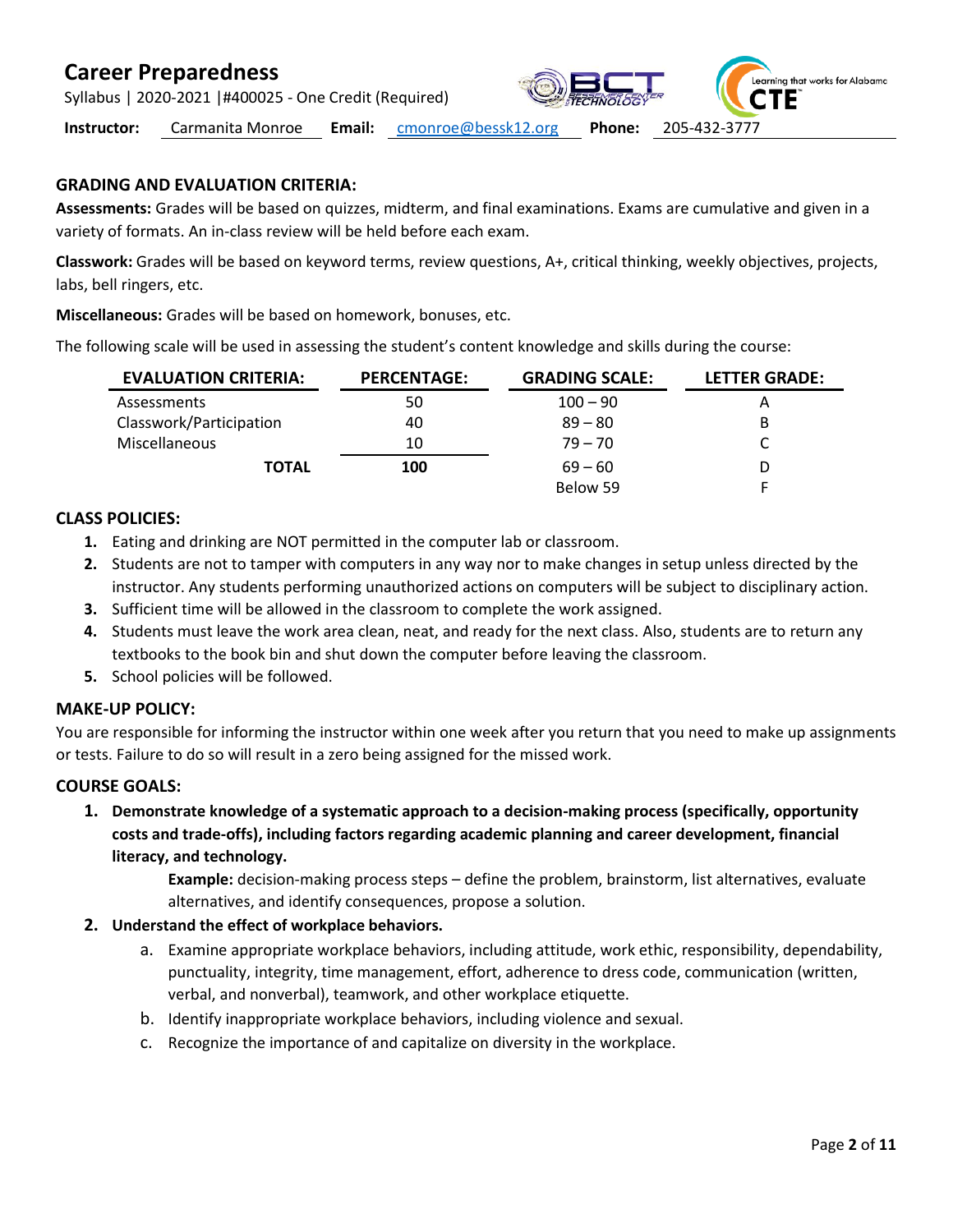Syllabus | 2020-2021 |#400025 - One Credit (Required)

Learning that works for Alabama

**Instructor:** Carmanita Monroe **Email:** [cmonroe@bessk12.org](mailto:cmonroe@bessk12.org) **Phone:** 205-432-3777

#### **3. Analyze personal skills, interests, and abilities and relate them to current career opportunities.**

- a. Participate in assessments that identify personal areas of interest and aptitude, including utilizing results to develop a four-year high school educational plan.
- b. Explore individual career options from the 16 National Career Clusters to examine specific job descriptions, requirements, salaries, and employment outlooks.
- c. Identify safety and health standards in the workplace for daily procedures, emergency procedures, equipment/tools, dress, use of technology, and work area maintenance.
- **4. Determine the correlation between personal preference, education, and training to the demands of the workforce.**
	- a. Select a personal career goal based upon results of interest and aptitude assessments.
	- b. Investigate employee benefits and incentives related to identified career choices.
	- c. Calculate net pay from a given gross salary by subtracting required and non-required deductions.
	- d. Utilize advanced database features (i.e., merging, sorting, filtering, formulas) to examine the effect of career choice on lifestyle, including how interest, ability, and educational achievement relate to the attainment of personal, social, educational, and career goals.
- **5. Investigate the postsecondary/higher education admissions process, including completing admission and financial aid applications (e.g., Free Application for Federal Student Aid (FAFSA), grants, loans, scholarships, personal financing).**
- **6. Examine the employment process, including searching for a job, filling out a job application, writing a résumé, developing, and practicing interview skills, and completing required employment forms (e.g., W-4, I-9).**
	- a. Utilize word processing software to demonstrate professional writing skills by producing and editing business and personal correspondence documents.
- **7. Generate an electronic portfolio using digital tools (e.g., Webpage, wikis, blogs, podcast), including a cover letter; a current resume; a completed job application; interest, aptitude, and achievement assessment results; curriculum samples (e.g., academic research, educational projects); four-year high school educational plan; education/career preparedness checklist; and other examples of academic and career preparedness achievements (e.g., student organizations, club memberships, honors, credentials, certificates, awards, community service experiences, recommendations).**
	- a. Utilize advanced features of word processing (e.g., outlining; developing forms; applying tracking changes, hyperlinking, and mail merging).
	- b. Create presentations using effective communication skills and advanced features of multimedia, including photo, video, and audio editing.
- **8. Diagnose problems with hardware, software, and advanced network systems. Examples: printer, projector, power supply, task manager, network connectivity**
- **9. Demonstrate advanced technology skills, including compressing, converting, importing, exporting, backing up files, and transferring data among applications.**
- **10. Compare functions of various operating systems.**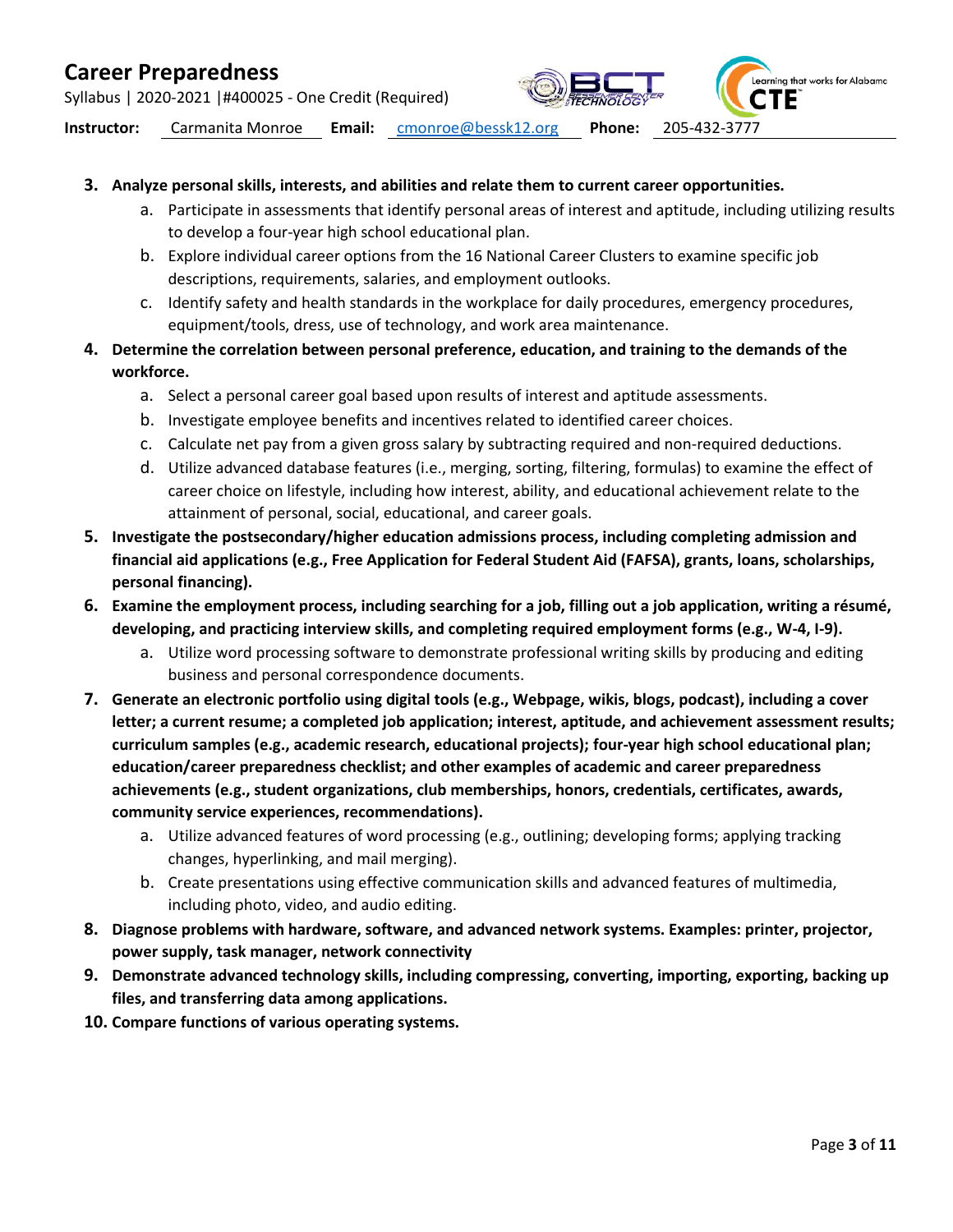Syllabus | 2020-2021 |#400025 - One Credit (Required)



- **11. Analyze cultural, social, economic, environmental, and political effects, and trends of technology to assess emerging technologies and forecast innovations.** 
	- a. Demonstrate proficiency in the use of emerging technology resources, including social networking and other electronic communications (e.g., desktop conferencing, mobile technology, listservs, blogs, virtual reality, online file sharing)
- **12. Demonstrate appropriate digital citizenship through safe, ethical, and legal use of technology systems and digital content.** 
	- a. Explain the consequences of illegal and unethical use of technology systems and digital content. Examples: cyberbullying, plagiarism
	- b. Interpret copyright laws and policies with regard to ownership and use of digital content.
	- c. Explain the implications of creating and maintaining a positive digital footprint.
	- d. Critique Internet and digital information for validity, reliability, accuracy, bias, and current relevance.
	- e. Cite sources of digital content using a style manual. Examples: Modern Language Association (MLA), American Psychological Association (APA)
- **13. Utilize an online learning management system to engage in collaborative learning projects, discussions, assessments beyond the traditional classroom that is goal-oriented, focused, project-based, and inquiryoriented.**
- **14. Explain specific steps that consumers can take to minimize exposure to identity theft, fraudulent schemes, unethical sales practices, and exorbitant service fees.** 
	- a. Identify online safety precautions, including data encryption, password strength, clearing browser cache, firewalls, and antivirus software.
- **15. Develop a plan for managing, earning, spending, saving, and giving using spreadsheets, online resources, or commercial software.** 
	- a. Create a budget, net worth statement, and income expense statement using a spreadsheet.
	- b. Utilize spreadsheet features, including formulas, functions, sorting, filtering, charts, and graphs.
	- c. Identify types of income other than wages, including rent, interest, and profit earned from various resources.
	- d. Evaluate various methods for acquiring goods and making major purchases. Examples: borrowing, renting, leasing, paying cash
- **16. Evaluate the effect of personal preferences, advertising, marketing, peer pressure, and family history on consumer choices and decision making in the marketplace.** 
	- a. Compare goods and services to determine the best value, including sales tax, tips, coupons, discounts, product quality, and unit pricing.
	- b. Explore how to use different payment methods, including cash, debit card, credit card, online payments, mobile devices, checks, payroll cards, layaway plans, and automatic bank deductions.
- **17. Distinguish differences between the purpose of saving and the objectives associated with investing.** 
	- a. Explain how using the Principles of Compound Interest and the Rule of 72 in investing builds wealth to meet financial goals.
	- b. Evaluate various ways to buy and sell investments, including mutual funds, exchange-traded funds (ETFs), stocks, bonds, certificates of deposit (CDs), real estate, and commodities.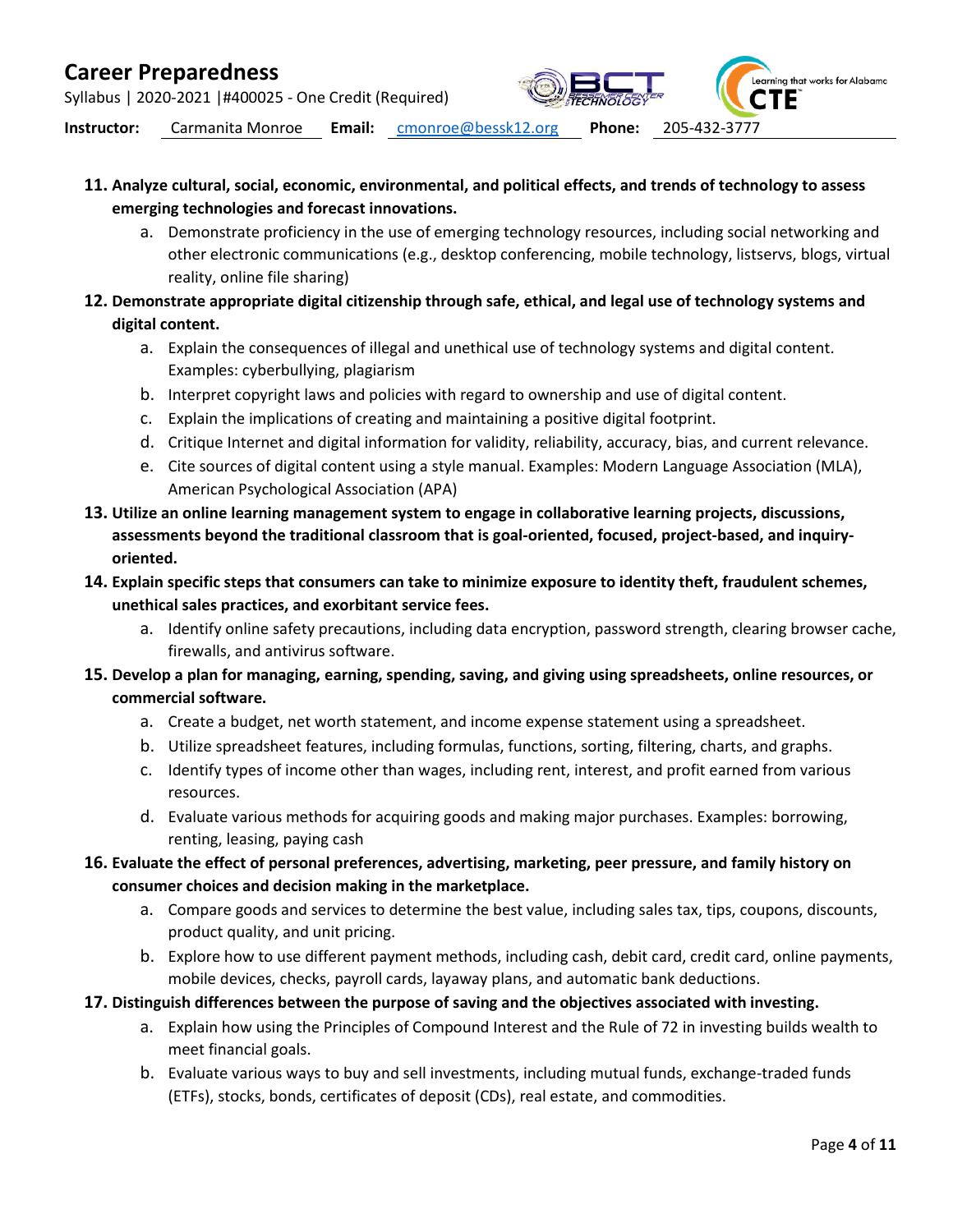Syllabus | 2020-2021 |#400025 - One Credit (Required)

Learning that works for Alabama

**Instructor:** Carmanita Monroe **Email:** [cmonroe@bessk12.org](mailto:cmonroe@bessk12.org) **Phone:** 205-432-3777

#### **18. Analyze various types of financial institutions.**

- a. Evaluate services and related costs associated with financial institutions in terms of personal banking needs. Examples: checking and savings accounts, personal checks, cashier checks, overdraft fees
- **19. Demonstrate how to manage checking and savings accounts, balance bank statements, and use online financial services.**
- **20. Determine the advantages and disadvantages of using credit.** 
	- a. Analyze credit card offerings for the effect on personal finances. Examples: annual percentage rate (APR), grace period, incentive buying, methods of calculating interest, fees

#### **21. Examine why credit ratings and credit reports are important to consumers.**

- a. Explain ways of building and maintaining a good credit score.
- b. Determine the implication of entering into contracts and binding agreements. (e.g. college loans, cell phone contracts, car loans, Collateral loans, passbook loans, mortgages).
- c. Describe legal and illegal types of credit that carry high interest rates, including payday loans, rent-tobuy agreements, and loansharking.
- d. Assess the implications of bankruptcy, including Chapter 7, Chapter 11, and Chapter 13.

### **22. Determine the type of insurance associated with different types of risks, including automobile, personal and professional liability, home apartment, property, health, life, long-term care, and disability.**

- a. Analyze the factors that reduce the cost of insurance.
- b. Identify which perils are insurable. Examples: injury, loss, destruction
- **23. Develop a plan for financial security in the event of a disaster, including secure storage of financial records and personal documents, available cash reserve, household inventory list, and medical records retention.**

#### **ESSENTIAL QUESTIONS:**

- How can you determine the opportunity costs of a decision?
- How can you determine the trade-offs of a decision?
- What is the best way to solve a problem that doesn't have an obvious answer?
- Why are appropriate workplace behaviors beneficial to employees?
- Why are appropriate workplace behaviors beneficial to employers?
- Why are inappropriate workplace behaviors not beneficial to employees and employers?
- What are the procedures for addressing inappropriate workplace behaviors?
- What does diversity in the workplace look like?
- What are my personal areas of interest and aptitudes?
- How do I complete a four-year high school education plan?
- What are my individual career options from the 16 National Career Clusters based on my interest and aptitude assessments?
- What are specific job descriptions, requirements, salaries, and employment outlooks for individual career options?
- What are the safety and health standards in the workplace for daily procedures, emergency procedures, equipment/tools, dress, and use of technology and work area maintenance?
- What is the relationship between educational level and lifetime earnings?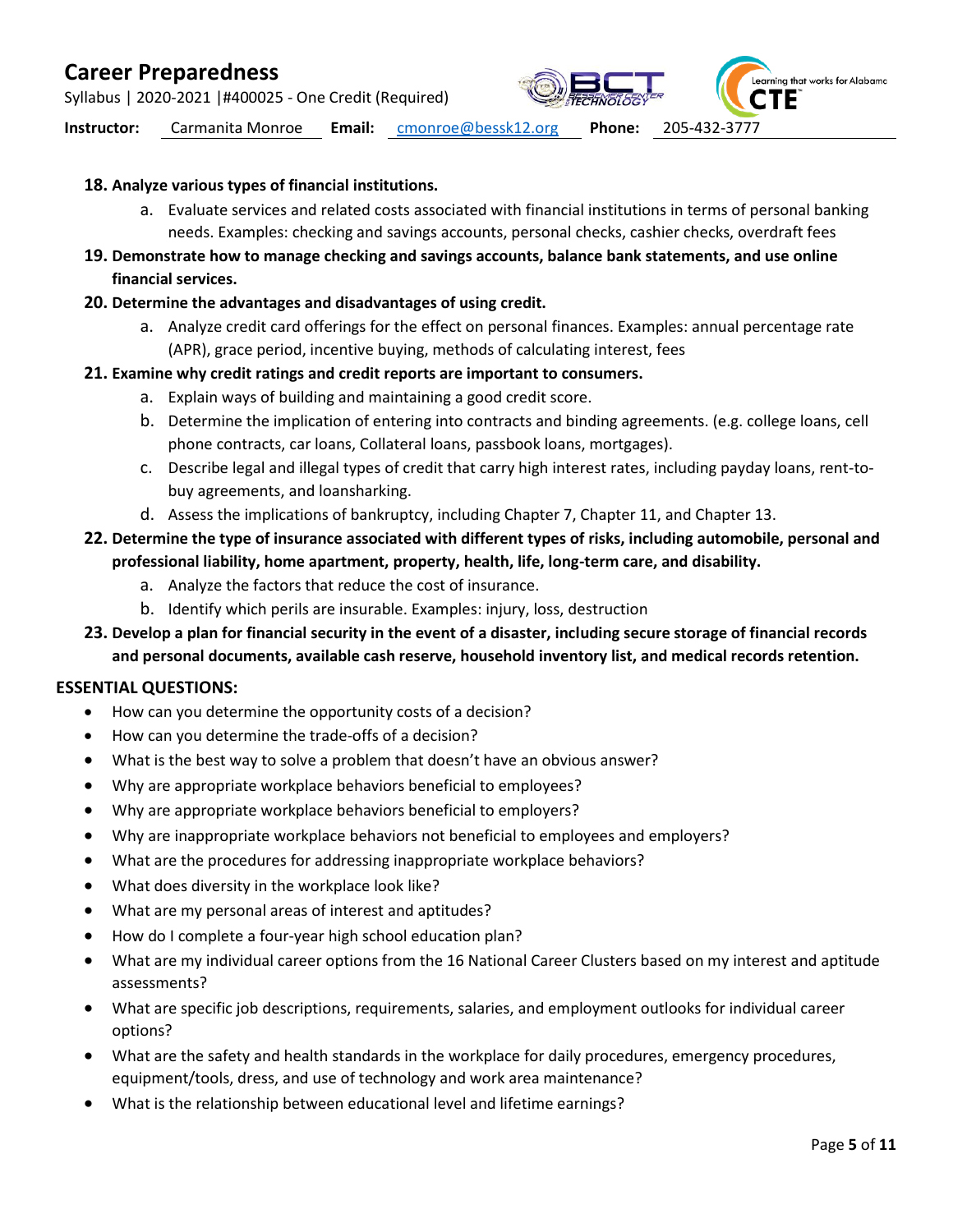Syllabus | 2020-2021 |#400025 - One Credit (Required)

Learning that works for Alabama ΤE

- How does the relationship between educational level and lifetime earnings affect potential lifestyle?
- What are the postsecondary educational requirements for your career?
- How do you apply for admission to college?
- How do you complete the financial aid process for college?
- What is the employment process? How is a job search conducted?
- How do you file out a job application?
- How do you write a resume?
- What are interview skills?
- How do you interview?
- What are employment forms?
- How do you complete employment forms?
- How are self-assessments beneficial in career planning?
- How do you professionally create and develop business documents?
- How do you create and format a variety of personal and business-related documents?
- What is an electronic portfolio, and why is it important?
- How is multimedia software used to enhance informational presentations?
- How does preventive maintenance impact productivity?
- How do you troubleshoot hardware?
- How do you troubleshoot software?
- How do you troubleshoot advanced network systems?
- Why is it necessary to compress files?
- How does one compress files?
- How does one convert files?
- What is the benefit of importing files?
- How does one import files?
- What is the importance of backing up files?
- How does one create backup files?
- How does one transfer data among applications?
- What is an operating system, and why is it important to the computer or mobile device?
- How do you determine which type of operating system best supports your computer or mobile device?
- How do we use online learning environments for personal and group learning?
- What are the cultural norms for online personal and community learning?
- What is a personal learning environment, and why do we need one?
- What is the relationship of technology to cultural, social, economic, environmental, and political factors?
- What is my relationship with technology?
- In what ways will technology become increasingly more important in my life?
- What are the consequences of illegal and unethical use of technology systems and digital content?
- What do copyright laws and policies state?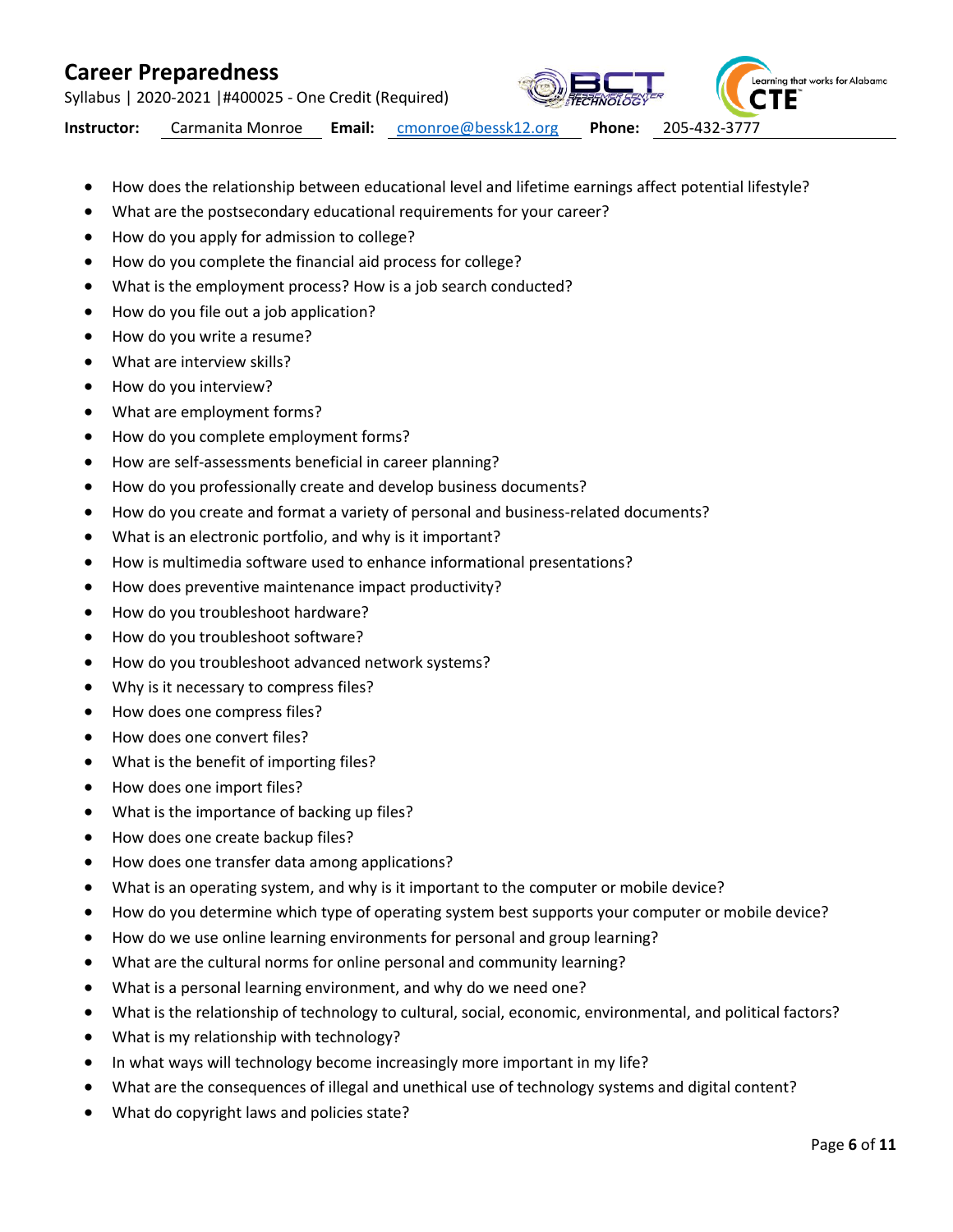Syllabus | 2020-2021 |#400025 - One Credit (Required)



Learning that works for Alabama **CTE** 

- What is a digital footprint?
- How can a person tell "good" internet information from "bad"?
- How do you cite digital sources?
- What are the upsides and downsides of companies Collecting your data online?
- Why is it important to develop a personal financial plan?
- How do you determine wants and needs?
- How do you determine your income earned from sources other than your wages?
- How do you create and utilize a budget?
- How do you create and utilize a net worth statement?
- How do you create and utilize an income expense statement?
- What payment methods can consumers use for acquiring goods and making major purchases?
- How do money management and consumer spending skills produce a financially secure individual?
- Why is it important to begin saving now?
- How can you determine how long it will take to double your money at a certain interest rate?
- What strategies should you use to save and invest your money?
- How do you determine the most appropriate investment tools?
- What can financial institutions do for you?
- What are the costs associated with services provided by financial institutions?
- What are the ways to avoid fees associated with financial services such as overdraft fees and ATM fees?
- What is the difference between checking and savings accounts?
- How do you manage a checking account?
- How do you manage a savings account?
- How do you balance bank statements?
- How do you utilize online banking services?
- How can banks assist you in managing your money?
- How do you use credit wisely?
- What does it mean to be creditworthy?
- How can consumers use credit wisely?
- How can consumers avoid bankruptcy?
- What is insurance?
- Why do we need insurance?
- Which insurance should you choose?
- What are the benefits of insurance?
- What are the risks of not having insurance?
- How do you protect yourself against risks?
- How can you reduce the cost of insurance?
- What can your family do to be better prepared for storage of financial records and personal documents in the event of a natural disaster?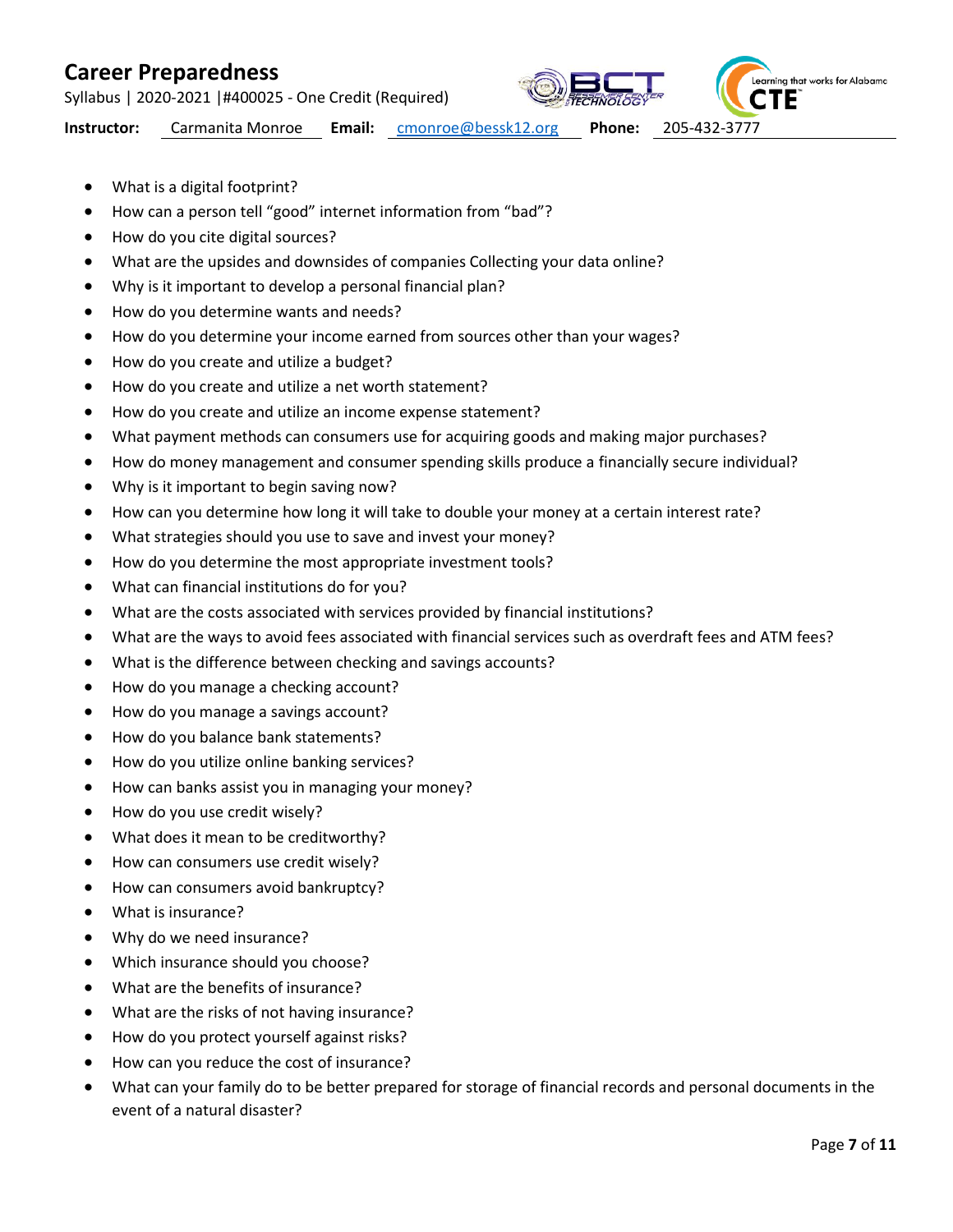Syllabus | 2020-2021 |#400025 - One Credit (Required)



**Instructor:** Carmanita Monroe **Email:** [cmonroe@bessk12.org](mailto:cmonroe@bessk12.org) **Phone:** 205-432-3777

### **COURSE OUTLINE:**

- **I. Personal Decision Making**
	- A. Decision-Making Process
- **II. Academic Planning And Career Development**
	- A. Workforce Behaviors
		- 1. Workplace Etiquette
		- 2. Workplace Violence and Sexual Harassment and Appropriate Workplace Action
		- 3. Diversity in the workplace
	- B. Personal Skills Interests and Abilities Related to Current Career Opportunities
		- 1. Assessments that Identify Personal Areas of Interest and Aptitude
		- 2. Career Options from the National Career Clusters
		- 3. Safety and Health Standards in the Workplace
	- C. Personal Preference, Education, and Training to Demands of the Workplace
		- 1. Personal Career Goal Based on Results of Assessments
		- 2. Employee Benefits and Incentives Related to Career Choices
		- 3. Calculate Net Pay from a Gross Salary
		- 4. Advanced Database Features Used to Examine the Effect of Career Choice on Lifestyle
	- D. Postsecondary/Higher Education Admissions and Financial Processes
		- 1. Application for Admission
		- 2. Financial Aid Process
	- E. The Employment Process
		- 1. Job Searches
		- 2. Completion of Job Applications
		- 3. Writing a Resume
		- 4. Interview Skills
		- 5. Completion of Required Employment Forms
		- 6. Use of Word Processing Software to Write Correspondence Documents
	- F. Electronic Portfolio Using Digital Tools
		- 1. Contents of Portfolio
			- a. Cover Letter
			- b. Current Resume
			- c. Completed Job Application
			- d. Assessment Results
			- e. Curriculum Samples
			- f. Four-Year Educational Plan
			- g. Education/Career Preparedness Checklist
			- h. Other: Examples of Academic and Career Preparedness Achievements
		- 2. Advanced Features of Word Processing
		- 3. Advanced Features of Multimedia Software to Create and Make Presentations Using Effective Communication Skills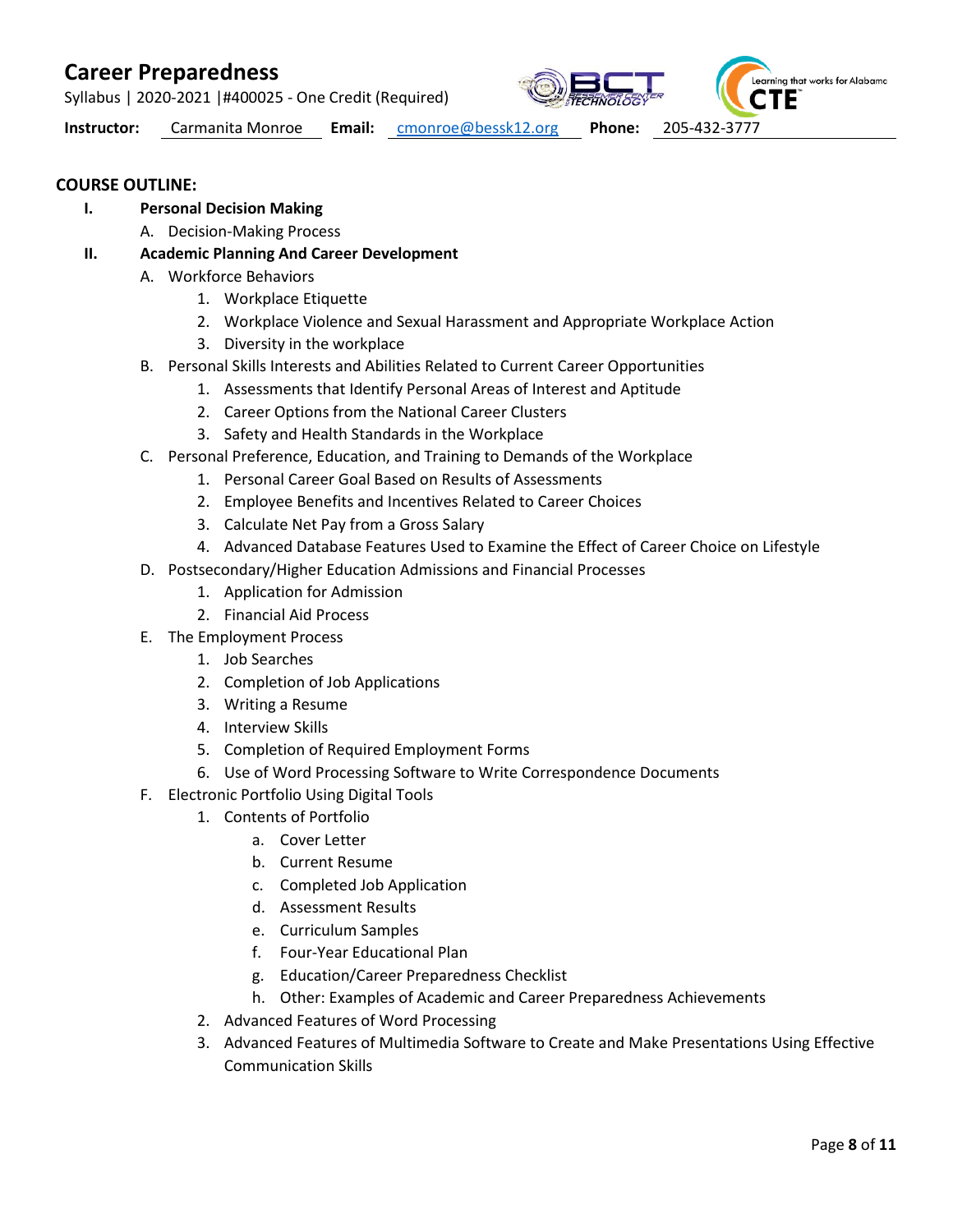Syllabus | 2020-2021 |#400025 - One Credit (Required)



**Instructor:** Carmanita Monroe **Email:** [cmonroe@bessk12.org](mailto:cmonroe@bessk12.org) **Phone:** 205-432-3777

### **III. Technology Skill Applications**

- A. Diagnose Problems
	- 1. Hardware
	- 2. Software
	- 3. Advanced Network Systems
- B. Advanced Technology Skills
	- 1. Compressing
	- 2. Converting
	- 3. Importing
	- 4. Backing Up Files
	- 5. Transforming Data Among Applications
- C. Functions of Various Operating Systems
- D. Emerging Technologies and Forecast Innovations
	- 1. Use of Emerging Technology Resources Including Social Networking, and Other Electronic Communications
- E. Digital Citizenship
	- 1. Consequences of Illegal and Unethical Use of Technology Systems and Digital Content
	- 2. Copyright Laws and Policies
	- 3. Creating and Maintaining a Positive Digital Footprint
	- 4. Critique Internet and Digital Information
	- 5. Sources of Digital Content Using a Style Manual
- F. Utilize an Online Learning Management System
- G. Minimizing Exposure to Identity Theft, Fraudulent Schemes, Unethical Sales Practices, and Exorbitant Service Fees
	- 1. Online Safety Precautions

#### **IV. Managing Finances and Budgeting**

- A. Create and Utilize a Plan for Earning, Spending, Saving, and Giving Using Spreadsheets, Online Resources, or Commercial Software
	- 1. Create a Budget, Net Worth Statement, and Income Expense Statement
	- 2. Utilize Spreadsheet Features
	- 3. Types of Income Other Than Wages
	- 4. Evaluate Various Methods of Acquiring Major Purchased
- B. Impact of Personal Preferences, Advertising, Marketing, Peer Pressures, and Family History on Consumer Choices and Decisions Making in the Marketplace
	- 1. Compare Goods and Services to Determine Best Value
	- 2. Different Payment Methods

### **V. Saving and Investing**

- A. Differences in the Purpose of Saving and Objectives with Investing
	- 1. Principles of Compound Interest and Rule 72
	- 2. Buying and Selling Investments
	- 3. Different Retirement Options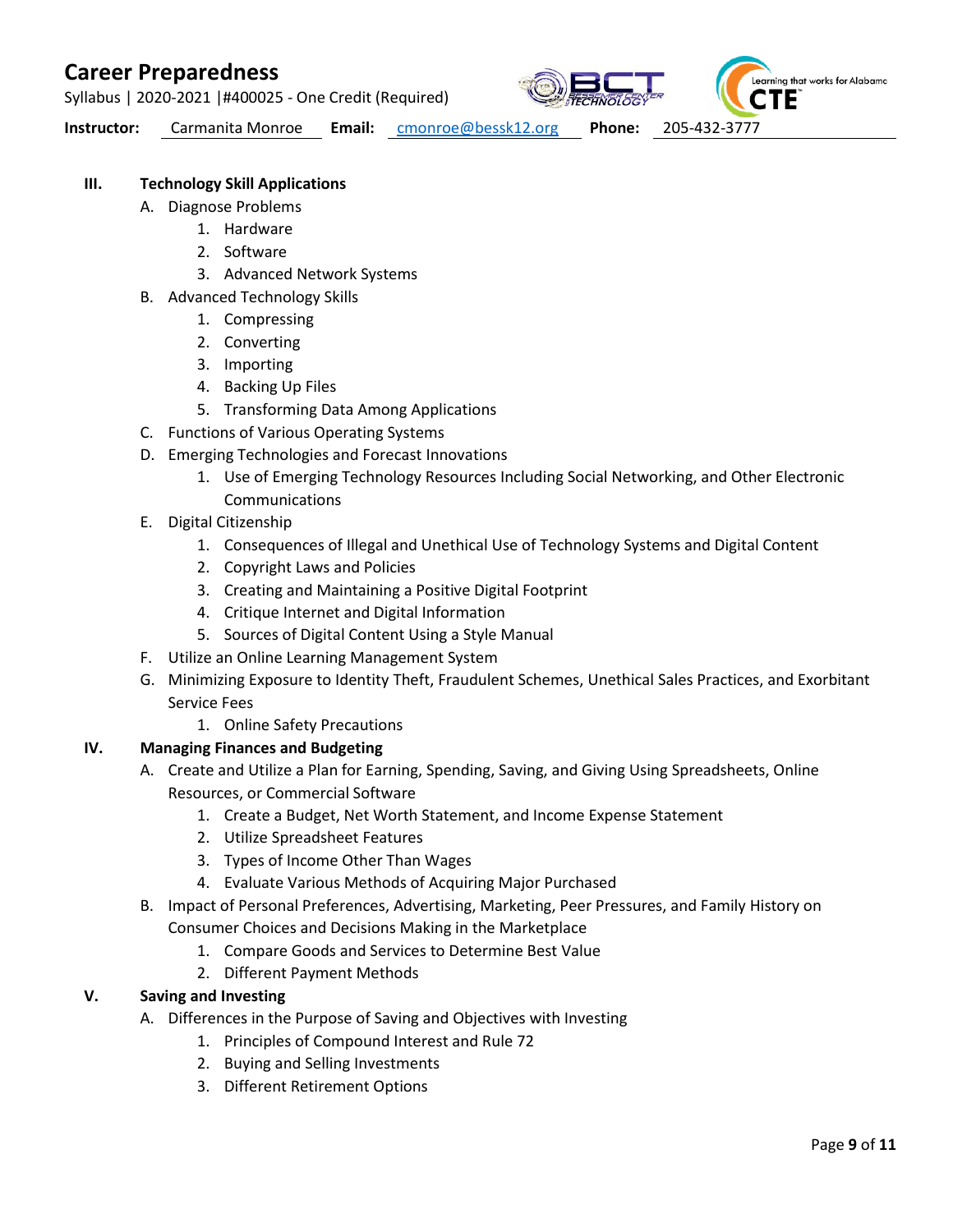Syllabus | 2020-2021 |#400025 - One Credit (Required)

Learning that works for Alabama

**Instructor:** Carmanita Monroe **Email:** [cmonroe@bessk12.org](mailto:cmonroe@bessk12.org) **Phone:** 205-432-3777

#### **VI. Banking and Financial Institutions**

- A. Types of Financial Institutions
	- 1. Services Related to Costs Associated with Financial Institutions
- B. Manage Checking and Savings Accounts, Balance Bank Statements, and Use Online Financial Services

#### **VII. Credit and Debt**

- A. Advantages and Disadvantages of Using Credit
	- 1. Credit Card Offerings and the Impact on Personal Finances
- B. Why Credit Ratings and Credit Reports Are Important to Consumers
	- 1. Building and Maintaining a Good Credit Score
	- 2. Implications of Entering into Contracts and Binding Agreements
	- 3. Legal and Illegal Types of Credit
	- 4. Implications of Bankruptcy

#### **VIII. Risk Management and Insurance**

- A. Types of Insurance Associated with Different Risks
	- 1. Factors that Reduce Cost of Insurance
	- 2. Which Perils are Insurable
- B. Develop a Plan for Financial Security in the Event of Disaster

#### **CULMINATING PRODUCTS:**

- **1.** Students could be given a more complicated and involved scenario. This process can be used throughout the course in a variety of content standards.
- **2.** Workplace Behaviors Presentation
- **3.** 4-year plan, Career Research Presentation
- **4.** Portfolio of Career research, selection, and corresponding choice of classes to prepare for the future, whether it is an apprenticeship program, a 2-year program, or college are uploaded to student's career portfolio in ACPS – Kuder. Net income document created utilizing advanced database features of computer software.
- **5.** PowerPoint Presentation College Admission Applications and Financial Aid Process, Completed application uploaded to electronic portfolio.
- **6.** Employment documents are uploaded to student's career portfolio in ACPS Kuder.
- **7.** Electronic Portfolio with resume, and cover letter, sample admission application, financial aid applications, employment applications, student's educational plan, sample of presentations, Copy of student's State of Alabama Career Readiness Certificate
- **8.** Students will prepare a troubleshooting pamphlet for one of the following: hardware, software, or advanced network systems.
- **9.** Sign up for a free cloud storage such as Dropbox, www.dropbox.com, or Box at www.box.com to facilitate transfer of files among applications. These cloud storage all have free versions with opportunities to earn more storage space through referral. Teachers can have their students sign up and get the referral space.
- **10.** Collect data; create charts and graphs, and present information about the current usage of available operating systems.
- **11.** Collaborative Project: Personal Learning Portfolio
- **12.** Presentation on Digital Citizenship
- **13.** Collaborative Project: Personal Learning Portfolio